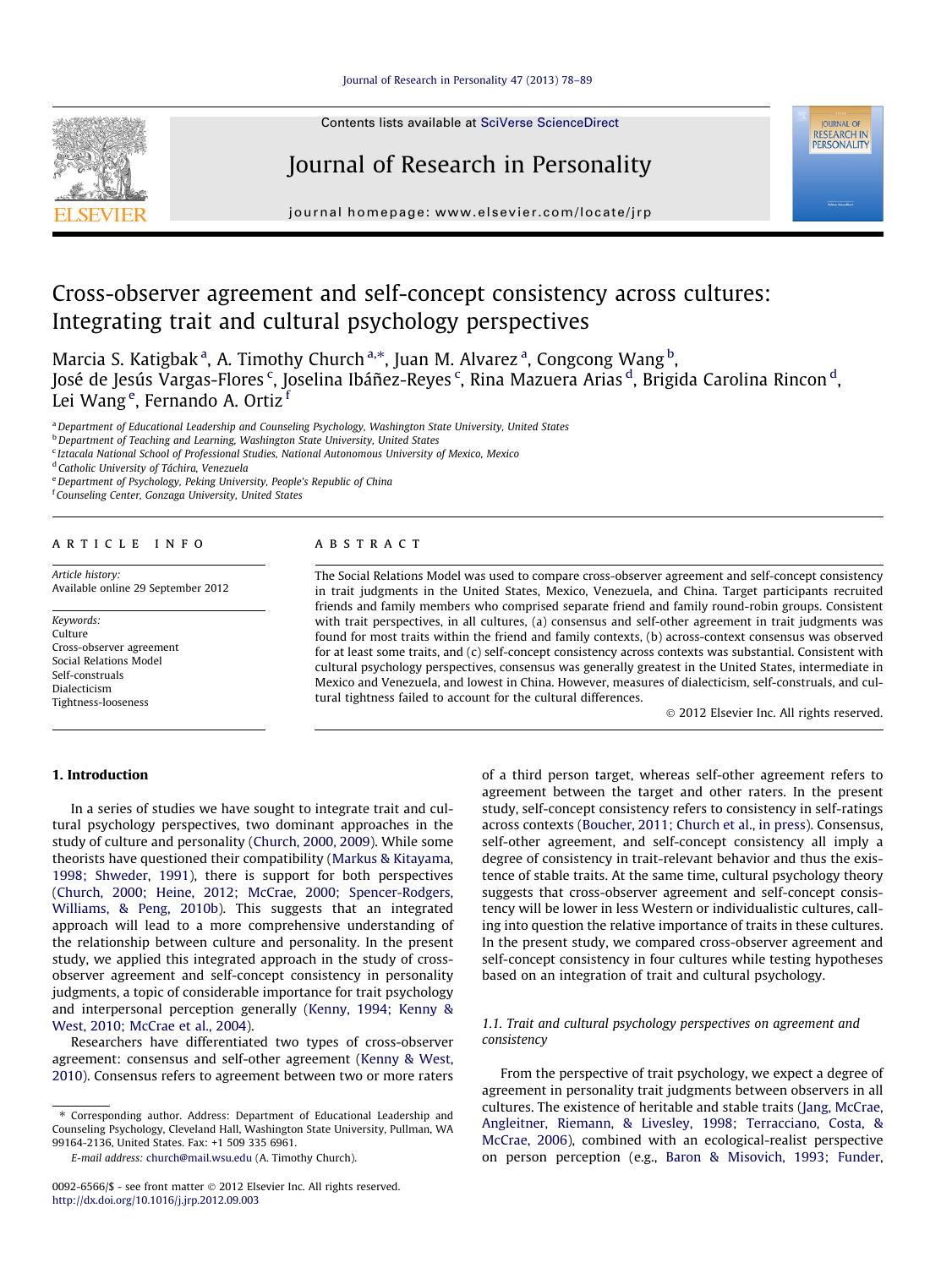[1995\)](#page--1-0), leads to the prediction that traits will be perceived with some accuracy by self and others in all cultures, leading to agreement in trait judgments.

In contrast, cultural psychologists—who emphasize the ''mutual constitution'' of culture and personality—have proposed various cultural dimensions that might underlie cultural variation in cross-observer agreement and self-concept consistency. One theoretical perspective distinguishes independent versus interdependent self-construals, which are thought to be more prevalent in individualistic and collectivistic cultures, respectively [\(Markus](#page--1-0) [& Kitayama, 1991; Suh, 2002](#page--1-0)). People with independent selfconstruals are believed to have a greater need to express their traits and act in accordance with personal preferences and goals. This should lead to greater behavioral consistency and hence greater cross-observer agreement and self-concept consistency. In contrast, for people with interdependent self-construals, behaviors are more responsive to social obligations and situational contexts, reducing behavioral consistency and hence crossobserver agreement and self-concept consistency ([Heine, 2001;](#page--1-0) [Markus & Kitayama, 1998](#page--1-0)).

A second cultural psychology perspective attributes lower behavioral and self-concept consistency, and hence lower crossobserver agreement, to East Asian dialecticism ([Boucher, 2011;](#page--1-0) [Spencer-Rodgers et al., 2010b](#page--1-0)). Dialecticism is a system of thought rooted in Eastern philosophical traditions and characterized by acceptance of contradiction, expectations of complexity and change, and holistic thinking ([Peng & Nisbett, 1999\)](#page--1-0). One aspect of dialecticism is a greater tolerance and expectation of cognitive and behavioral change, which could lead to reduced cross-observer agreement and self-concept consistency in trait judgments, at least across different situational contexts.

A third theoretical framework addresses the cultural dimension of tightness versus looseness. As defined by [Gelfand, Nishii, and](#page--1-0) [Raver \(2006\)](#page--1-0), cultural tightness refers to ''the strength of social norms and the degree of sanctioning within societies'' (p. 1226). Implicit in this framework is the expectation of reduced behavioral consistency in tight cultures where situational constraints on behavior are greater [\(Gelfand et al., 2011](#page--1-0)). Again, the predicted result would be reduced cross-observer agreement and self-concept consistency in tight cultures, as compared to loose cultures.

It is possible that cross-observer agreement and self-concept consistency will be lower in collectivistic, dialectical, or tight cultures even within particular contexts (e.g., with different family members) to the extent that one interacts differently with different individuals within this context. In any case, if cultural psychology theory is correct, we should expect lower cross-observer agreement and self-concept consistency in trait ratings across interpersonal contexts in these cultures (e.g., with friends versus family members).

## 1.2. Available cross-cultural evidence

## 1.2.1. Cross-observer agreement

Studies in the United States have generally found moderate cross-observer agreement when judges are well-acquainted ([Biesanz, West, & Millevoi, 2007; Connelly & Ones, 2010; Funder](#page--1-0) [& Colvin, 1988; Funder, Kolar, & Blackman, 1995; Kenny, 1994;](#page--1-0) [Kenny & West, 2010; Malloy & Albright, 1990; Watson, Hubbard,](#page--1-0) [& Wiese, 2000](#page--1-0)). Indeed, some agreement is found even when judges have had little if any prior interaction with each other, particularly for the trait of extraversion [\(Albright, Kenny, & Malloy,](#page--1-0) [1988; Ambady & Rosenthal, 1992; Borkenau & Liebler, 1992;](#page--1-0) [Kenny, 1994](#page--1-0)). Agreement across contexts has rarely been investigated, but [Malloy, Albright, Kenny, Agatstein, and Winquist](#page--1-0) [\(1997\)](#page--1-0) found weaker agreement across friend, family, and coworker contexts than within contexts, indicating that trait perceptions are somewhat context dependent even in Western cultures.

Cross-cultural studies of cross-observer agreement are fairly rare, and we could identify only one cross-cultural study that examined agreement across interpersonal contexts. [Malloy,](#page--1-0) [Albright, Díaz-Loving, Dong, and Lee \(2004\)](#page--1-0) investigated wellacquainted college students and found that agreement in trait ratings, both within and across social contexts (i.e., friends vs. family), was higher in Mexican students (and similar to American levels) than in Chinese students. Malloy et al. concluded that Mexicans, because of their cultural norm of simpatía, have general prescriptions for social behavior that lead to trait consistency across friend and family contexts. Both Mexicans and Americans, they argue, are socialized to evaluate others in terms of traits. In contrast, Chinese have dyadic prescriptions for social behavior that derive from Confucian traditions of filial piety, leading to behavior that is dyad specific. Malloy et al.'s results would support cultural psychology predictions regarding individualism-collectivism only if Mexican culture is relatively individualistic. Accordingly, Malloy et al. argued that one cannot predict the extent of cross-observer agreement from the individualism-collectivism dimension.

[McCrae et al. \(2004\)](#page--1-0) also questioned whether there are cultural differences in agreement between individualistic and collectivistic cultures. They summarized existing cross-observer agreement data with the NEO Personality Inventory and other Big Five measures and concluded that agreement is as high in less individualistic cultures (e.g., China, Russia, Korean students in the United States) as in North America. Limitations of these data included the use of single rather than multiple raters and the fact that the Asian findings involved self/spouse agreement, which tends to be higher than agreement between other judges ([Connelly & Ones, 2010](#page--1-0)).

More consistent with cultural psychology perspectives were studies by [Heine and Renshaw \(2002\),](#page--1-0) who found higher self-other agreement among well-acquainted students in the United States than in Japan, and [Church et al. \(2006b\),](#page--1-0) who found somewhat lower consensus and self-other agreement in Filipino students than in European American, Asian American, and Mexican students. In a zero-acquaintance study, [Albright et al. \(1997\)](#page--1-0) found significant consensus among Chinese students, but noted that the level of consensus was lower than typically found in the United States. In contrast, [Yik, Bond, and Paulhus \(1998\)](#page--1-0) found high levels of consensus in a Hong Kong sample, perhaps because of greater Western influences.

### 1.2.2. Self-concept consistency

A few studies have investigated cultural differences in selfconcept consistency, generally by correlating participants' trait self-ratings in different roles or relationships. Consistent with trait perspectives, these studies have reported substantial selfconcept consistency across cultures, as well as cultural differences that support cultural psychology perspectives. [Suh \(2002\)](#page--1-0) attributed the reduced self-concept consistency of Koreans, as compared to Americans, to differences in self-construals. [English and Chen](#page--1-0) [\(2007, 2011\)](#page--1-0), who found lower self-concept consistency in Asian Americans than in European Americans, and [Boucher \(2011\),](#page--1-0) who found lower self-concept consistency in Chinese than Americans, attributed the cultural differences to dialecticism. Finally, Church and colleagues [\(Church et al., 2008, in press](#page--1-0)) found similar levels of self-concept consistency in Americans, Australians, Mexicans, Venezuelans, Filipinos, Malaysians, and Chinese, whereas Japanese exhibited significantly lower consistency than the cultural groups.

In summary, there is some evidence of both cross-observer agreement and self-concept consistency across cultures, which is consistent with trait perspectives. Evidence of cultural differences is more mixed and has most often involved comparisons with se-